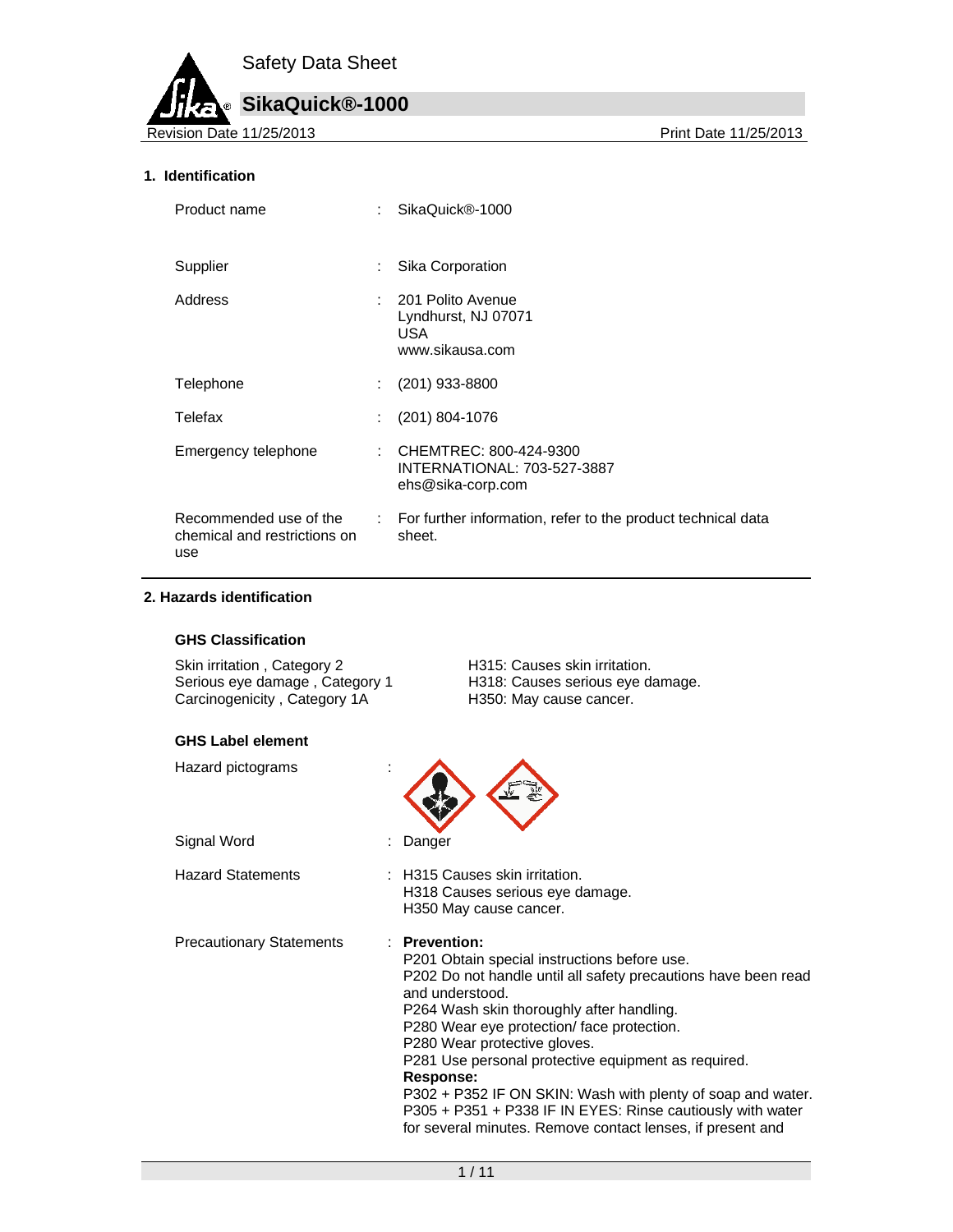

easy to do. Continue rinsing. P308 + P313 IF exposed or concerned: Get medical advice/ attention. P310 Immediately call a POISON CENTER or doctor/ physician. P332 + P313 If skin irritation occurs: Get medical advice/ attention. P362 Take off contaminated clothing and wash before reuse. **Storage:**  P405 Store locked up. **Disposal:**  P501 Dispose of contents/ container to an approved waste disposal plant.

See Section 11 for more detailed information on health effects and symptoms.

#### **3. Composition/information on ingredients**

#### **Hazardous ingredients**

| l Chemical Name    | CAS-No.    | Concentration (%)           |
|--------------------|------------|-----------------------------|
| Quartz (SiO2)      | 14808-60-7 | $1 > = 50 - \le 100 \%$     |
| I Portland cement  | 65997-15-1 | $\rightarrow$ = 10 - < 20 % |
| Quartz (SiO2) <5µm | 14808-60-7 | $\rightarrow$ = 0 - < 1 %   |

There are no additional ingredients present which, within the current knowledge of the supplier and in the concentrations applicable, are classified as hazardous to health or the environment and hence require reporting in this section.

#### **4. First aid measures**

| If inhaled              | : Move to fresh air.<br>Consult a physician after significant exposure.                                                                                                                                                                                                                                                 |
|-------------------------|-------------------------------------------------------------------------------------------------------------------------------------------------------------------------------------------------------------------------------------------------------------------------------------------------------------------------|
| In case of skin contact | : Take off contaminated clothing and shoes immediately.<br>Wash off with soap and plenty of water.<br>If symptoms persist, call a physician.                                                                                                                                                                            |
| In case of eye contact  | : Small amounts splashed into eyes can cause irreversible<br>tissue damage and blindness.<br>In the case of contact with eyes, rinse immediately with plenty<br>of water and seek medical advice.<br>Continue rinsing eyes during transport to hospital.<br>Remove contact lenses.<br>Keep eye wide open while rinsing. |
| If swallowed            | : Clean mouth with water and drink afterwards plenty of water.<br>Induce vomiting immediately and call a physician.<br>Do NOT induce vomiting.<br>Do not give milk or alcoholic beverages.<br>Never give anything by mouth to an unconscious person.                                                                    |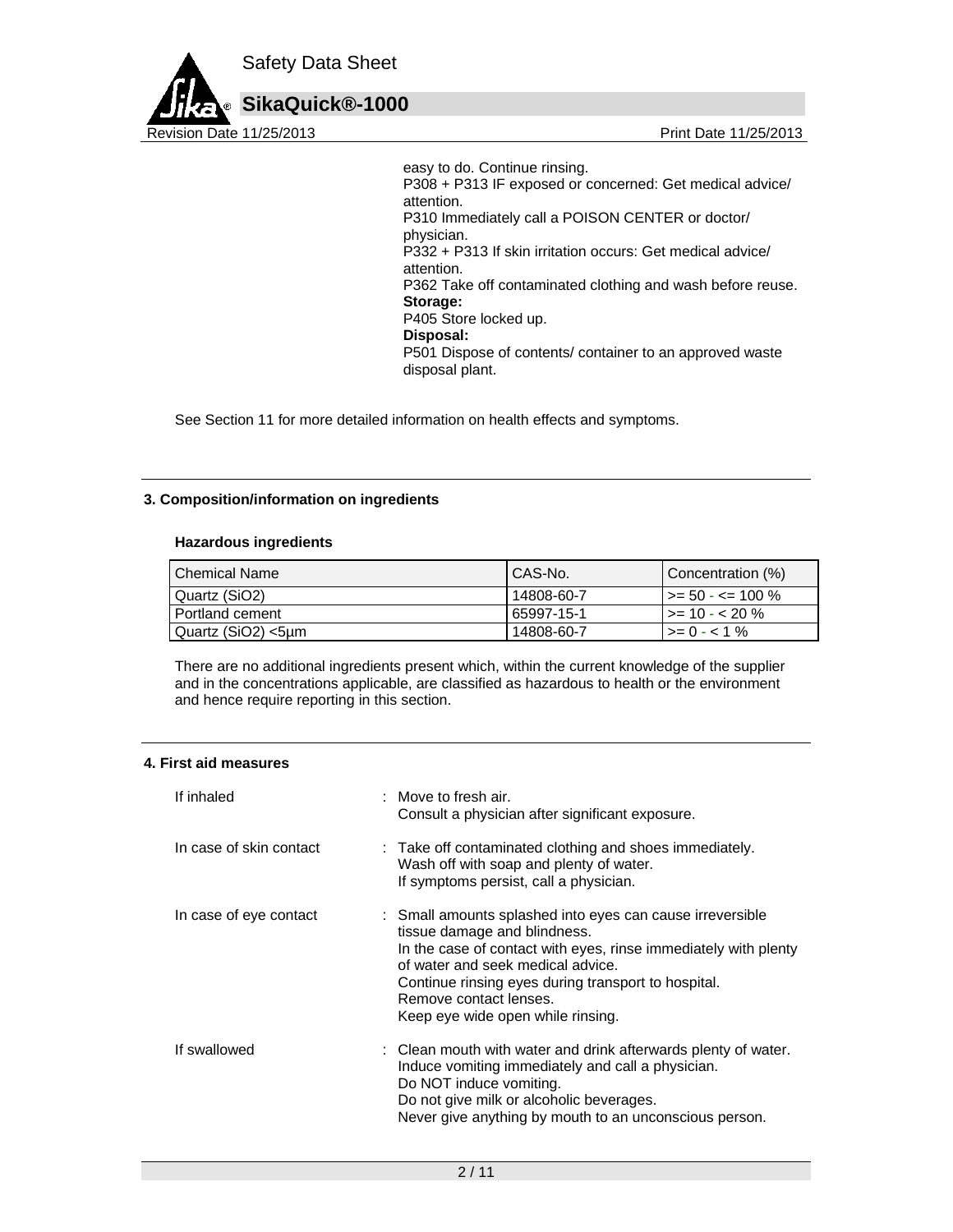

| Revision Date 11/25/2013                                          | Print Date 11/25/2013                                                                                                                 |
|-------------------------------------------------------------------|---------------------------------------------------------------------------------------------------------------------------------------|
| Most important symptoms<br>and effects, both acute and<br>delayed | : Excessive lachrymation<br>Erythema<br>Dermatitis<br>See Section 11 for more detailed information on health effects<br>and symptoms. |
|                                                                   | irritant effects<br>carcinogenic effects                                                                                              |
| Protection of first-aiders                                        | : Move out of dangerous area.<br>Consult a physician.<br>Show this material safety data sheet to the doctor in<br>attendance.         |
| Notes to physician                                                | : Treat symptomatically.                                                                                                              |

# **5. Fire-fighting measures**

| Suitable extinguishing media                      | : Use extinguishing measures that are appropriate to local<br>circumstances and the surrounding environment.                                                                                                                    |
|---------------------------------------------------|---------------------------------------------------------------------------------------------------------------------------------------------------------------------------------------------------------------------------------|
| Specific extinguishing<br>methods                 | : Collect contaminated fire extinguishing water separately. This<br>must not be discharged into drains.<br>Fire residues and contaminated fire extinguishing water must<br>be disposed of in accordance with local regulations. |
| Special protective equipment<br>for fire-fighters | : In the event of fire, wear self-contained breathing apparatus.                                                                                                                                                                |

## **6. Accidental release measures**

| Personal precautions,       | : Use personal protective equipment.                                                                                                                                                                                                            |
|-----------------------------|-------------------------------------------------------------------------------------------------------------------------------------------------------------------------------------------------------------------------------------------------|
| protective equipment and    | Avoid breathing dust.                                                                                                                                                                                                                           |
| emergency procedures        | Deny access to unprotected persons.                                                                                                                                                                                                             |
| Environmental precautions   | : Do not flush into surface water or sanitary sewer system.<br>If the product contaminates rivers and lakes or drains inform<br>respective authorities.<br>Local authorities should be advised if significant spillages<br>cannot be contained. |
| Methods and materials for   | : Pick up and arrange disposal without creating dust.                                                                                                                                                                                           |
| containment and cleaning up | Keep in suitable, closed containers for disposal.                                                                                                                                                                                               |

# **7. Handling and storage**

| Do not get in eyes, on skin, or on clothing.<br>For personal protection see section 8.<br>Smoking, eating and drinking should be prohibited in the<br>application area. | Advice on safe handling | : Avoid exceeding the given occupational exposure limits (see<br>section 8).<br>Follow standard hygiene measures when handling chemical |
|-------------------------------------------------------------------------------------------------------------------------------------------------------------------------|-------------------------|-----------------------------------------------------------------------------------------------------------------------------------------|
|-------------------------------------------------------------------------------------------------------------------------------------------------------------------------|-------------------------|-----------------------------------------------------------------------------------------------------------------------------------------|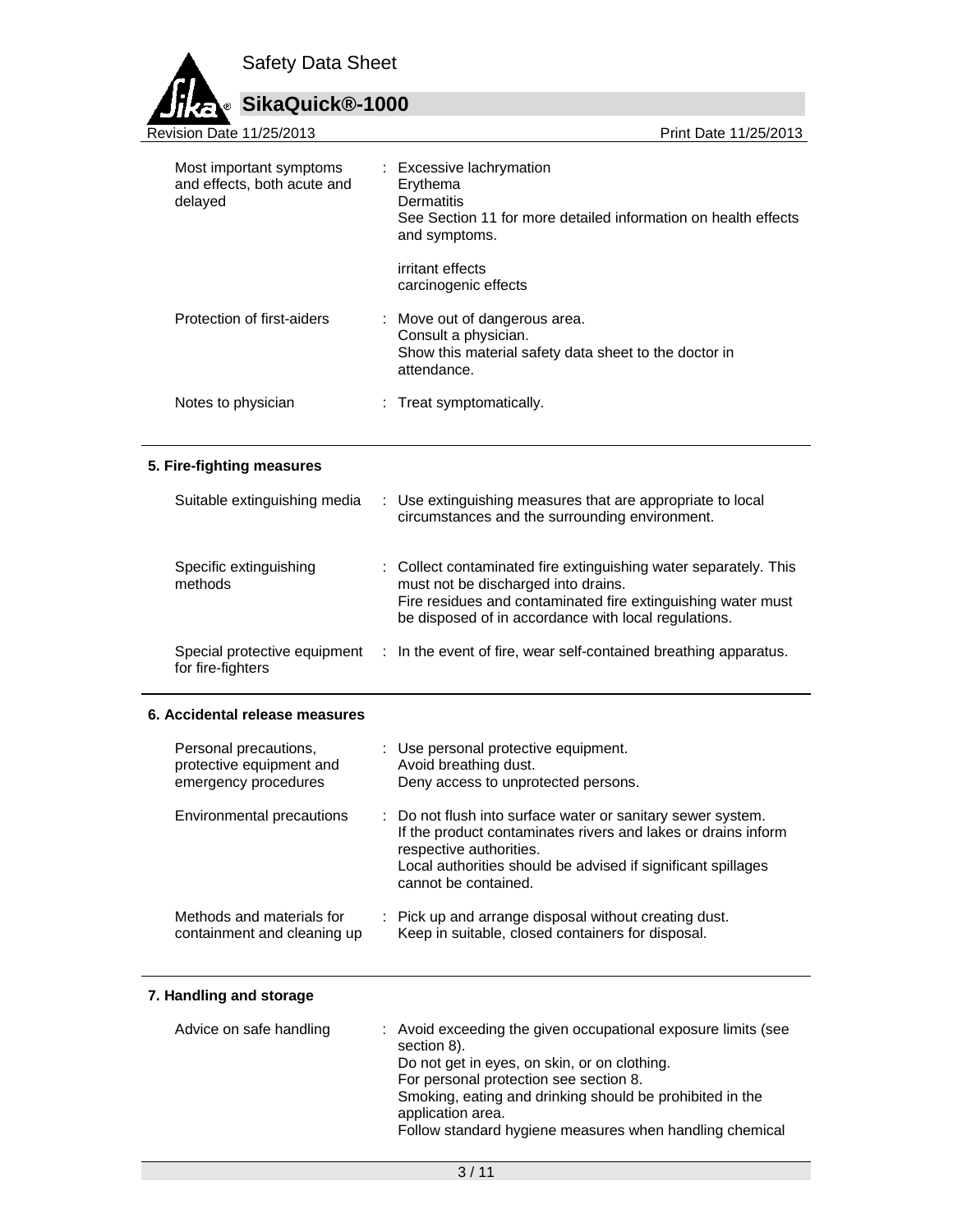

# products.

| Conditions for safe storage | : Prevent unauthorized access.<br>Store in original container.<br>Keep container tightly closed in a dry and well-ventilated<br>place.<br>Observe label precautions.<br>Store in accordance with local regulations. |
|-----------------------------|---------------------------------------------------------------------------------------------------------------------------------------------------------------------------------------------------------------------|
| Materials to avoid          | : no data available                                                                                                                                                                                                 |

# **8. Exposure controls/personal protection**

| <b>Component</b> | CAS-No.    | Basis **       | Value      | Exposure limit(s)*/<br>Form of exposure        |
|------------------|------------|----------------|------------|------------------------------------------------|
| Quartz (SiO2)    | 14808-60-7 | <b>ACGIH</b>   | <b>TWA</b> | $0.025$ mg/m3<br>Respirable fraction           |
|                  |            | OSHA Z-3       | <b>TWA</b> | 30 mg/m3/%SiO2+2<br>total dust                 |
|                  |            | OSHA Z-3       | <b>TWA</b> | 10 mg/m3/%SiO2+2<br>respirable                 |
|                  |            | OSHA Z-3       | <b>TWA</b> | 250 mppcf/%SiO2+5<br>respirable                |
|                  |            | OSHA P0        | <b>TWA</b> | $0.1$ mg/m3<br>Respirable fraction             |
| Portland cement  | 65997-15-1 | <b>ACGIH</b>   | <b>TWA</b> | 1 $mg/m3$<br>Respirable fraction               |
|                  |            | <b>OSHA P0</b> | <b>TWA</b> | $10$ mg/m $3$<br>Total                         |
|                  |            | <b>OSHA P0</b> | <b>TWA</b> | $5$ mg/m $3$<br>Respirable fraction            |
|                  |            | OSHA Z-1       | <b>TWA</b> | $15 \text{ mg/m}$<br>total dust                |
|                  |            | OSHA Z-1       | <b>TWA</b> | $5$ mg/m $3$<br>respirable fraction            |
|                  |            | OSHA Z-3       | <b>TWA</b> | 50 Million particles<br>per cubic foot<br>Dust |
| calcium sulfate  | 7778-18-9  | OSHA Z-1       | <b>TWA</b> | $15 \text{ mg/m}$<br>total dust                |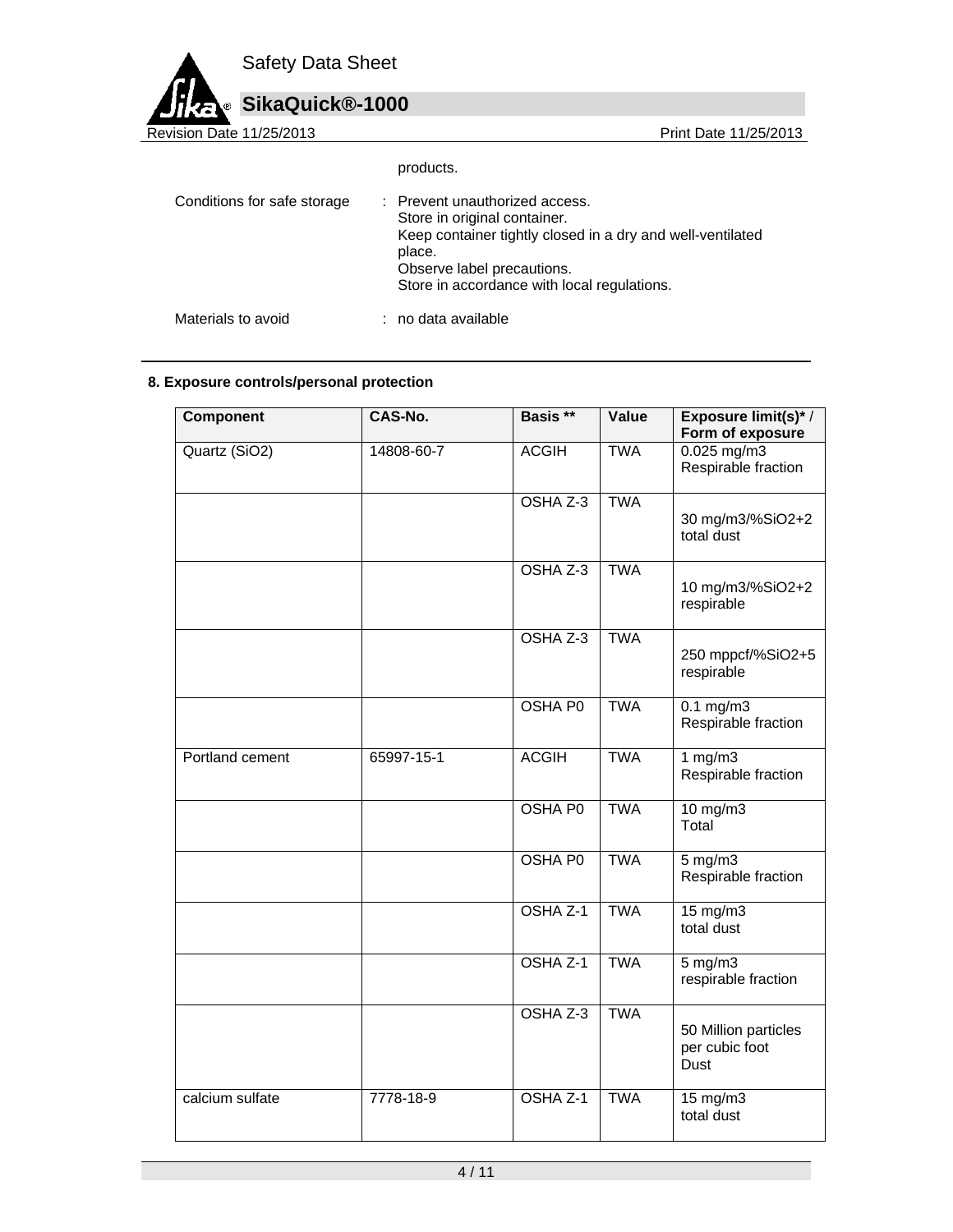

Revision Date 11/25/2013 **Print Date 11/25/2013** 

|                    |            | OSHA Z-1     | <b>TWA</b> | $5$ mg/m $3$<br>respirable fraction   |
|--------------------|------------|--------------|------------|---------------------------------------|
|                    |            | OSHA P0      | <b>TWA</b> | 15 mg/m3<br>Total                     |
|                    |            | OSHA P0      | <b>TWA</b> | 5 mg/m3<br>Respirable fraction        |
|                    |            | <b>ACGIH</b> | <b>TWA</b> | 10 mg/m3<br>Inhalable fraction        |
| Quartz (SiO2) <5µm | 14808-60-7 | <b>ACGIH</b> | <b>TWA</b> | 0.025 mg/m3<br>Respirable fraction    |
|                    |            | OSHA Z-3     | <b>TWA</b> | 30 mg/m3/%SiO2+2<br>total dust        |
|                    |            | OSHA Z-3     | <b>TWA</b> | 10 mg/m3/%SiO2+2<br>respirable        |
|                    |            | OSHA Z-3     | <b>TWA</b> | 250 mppcf/%SiO2+5<br>respirable       |
|                    |            | OSHA P0      | <b>TWA</b> | $0.1$ mg/m $3$<br>Respirable fraction |

\*The above mentioned values are in accordance with the legislation in effect at the date of the release of this safety data sheet.

#### \*\***Basis**

ACGIH. Threshold Limit Values (TLV) OSHA P0. Table Z-1, Limit for Air Contaminat (1989 Vacated Values) OSHA P1. Permissible Exposure Limits (PEL), Table Z-1, Limit for Air Contaminant OSHA P2. Permissible Exposure Limits (PEL), Table Z-2 OSHA Z3. Table Z-3, Mineral Dust

**Engineering measures** : Use of adequate ventilation should be sufficient to control worker exposure to airborne contaminants. If the use of this product generates dust, fumes, gas, vapor or mist, use process enclosures, local exhaust ventilation or other engineering controls to keep worker exposure below any recommended or statutory limits.

#### **Personal protective equipment**

| Respiratory protection | : Use a properly fitted NIOSH approved air-purifying or air-fed<br>respirator complying with an approved standard if a risk<br>assessment indicates this is necessary. |
|------------------------|------------------------------------------------------------------------------------------------------------------------------------------------------------------------|
|                        | The filter elece for the recoirctor must be quitable for the                                                                                                           |

The filter class for the respirator must be suitable for the maximum expected contaminant concentration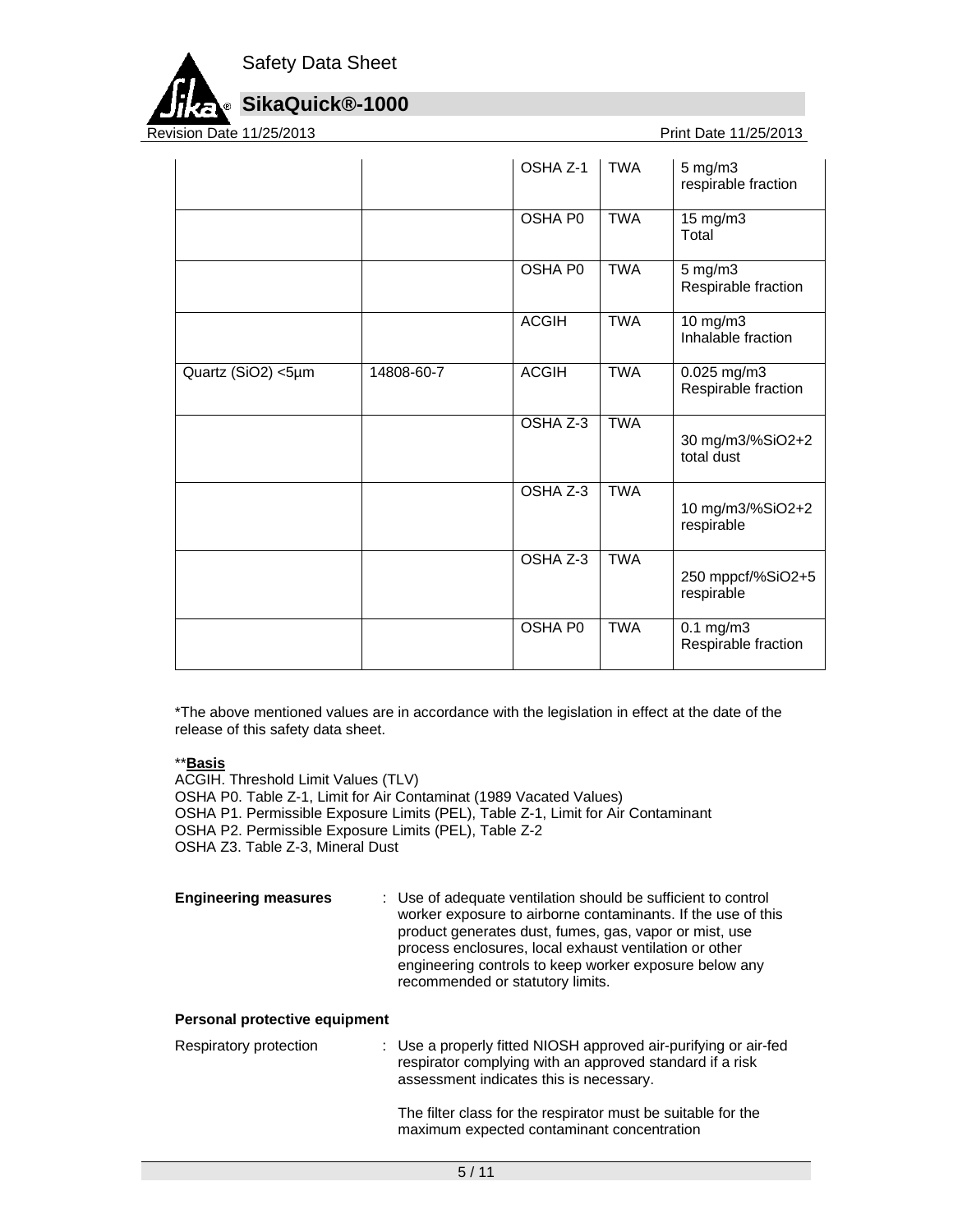

| Revision Date 11/25/2013          | Print Date 11/25/2013                                                                                                                                                                                                                                                          |
|-----------------------------------|--------------------------------------------------------------------------------------------------------------------------------------------------------------------------------------------------------------------------------------------------------------------------------|
|                                   | (gas/vapor/aerosol/particulates) that may arise when handling<br>the product. If this concentration is exceeded, self-contained<br>breathing apparatus must be used.                                                                                                           |
| Hand protection<br><b>Remarks</b> | : Chemical-resistant, impervious gloves complying with an<br>approved standard should be worn at all times when handling<br>chemical products if a risk assessment indicates this is<br>necessary.                                                                             |
| Eye protection                    | : Safety eyewear complying with an approved standard should<br>be used when a risk assessment indicates this is necessary.                                                                                                                                                     |
| Skin and body protection          | : Choose body protection in relation to its type, to the<br>concentration and amount of dangerous substances, and to<br>the specific work-place.                                                                                                                               |
| Hygiene measures                  | : Avoid contact with skin, eyes and clothing.<br>Wash hands before breaks and immediately after handling the<br>product.<br>Remove contaminated clothing and protective equipment<br>before entering eating areas.<br>Wash thoroughly after handling.<br>Avoid breathing dust. |

# **9. Physical and chemical properties**

| Appearance                              | ÷  | powder               |
|-----------------------------------------|----|----------------------|
| Color                                   | İ. | gray                 |
| Odor                                    | ÷  | odorless             |
| Odor Threshold                          | ÷  | no data available    |
| Flash point                             | ÷  | Note: not applicable |
| Ignition temperature                    | t. | no data available    |
| Decomposition temperature               | t. | no data available    |
| Lower explosion limit (Vol%)            | ÷. | no data available    |
| Upper explosion limit (Vol%)            | ÷. | no data available    |
| Flammability (solid, gas)               | ÷. | no data available    |
| Oxidizing properties                    | ÷. | no data available    |
| Autoignition temperature                | t. | no data available    |
| рH                                      | İ. | Note: not applicable |
| Melting point/range /<br>Freezing point | ÷. | no data available    |
| Boiling point/boiling range             | ÷. | no data available    |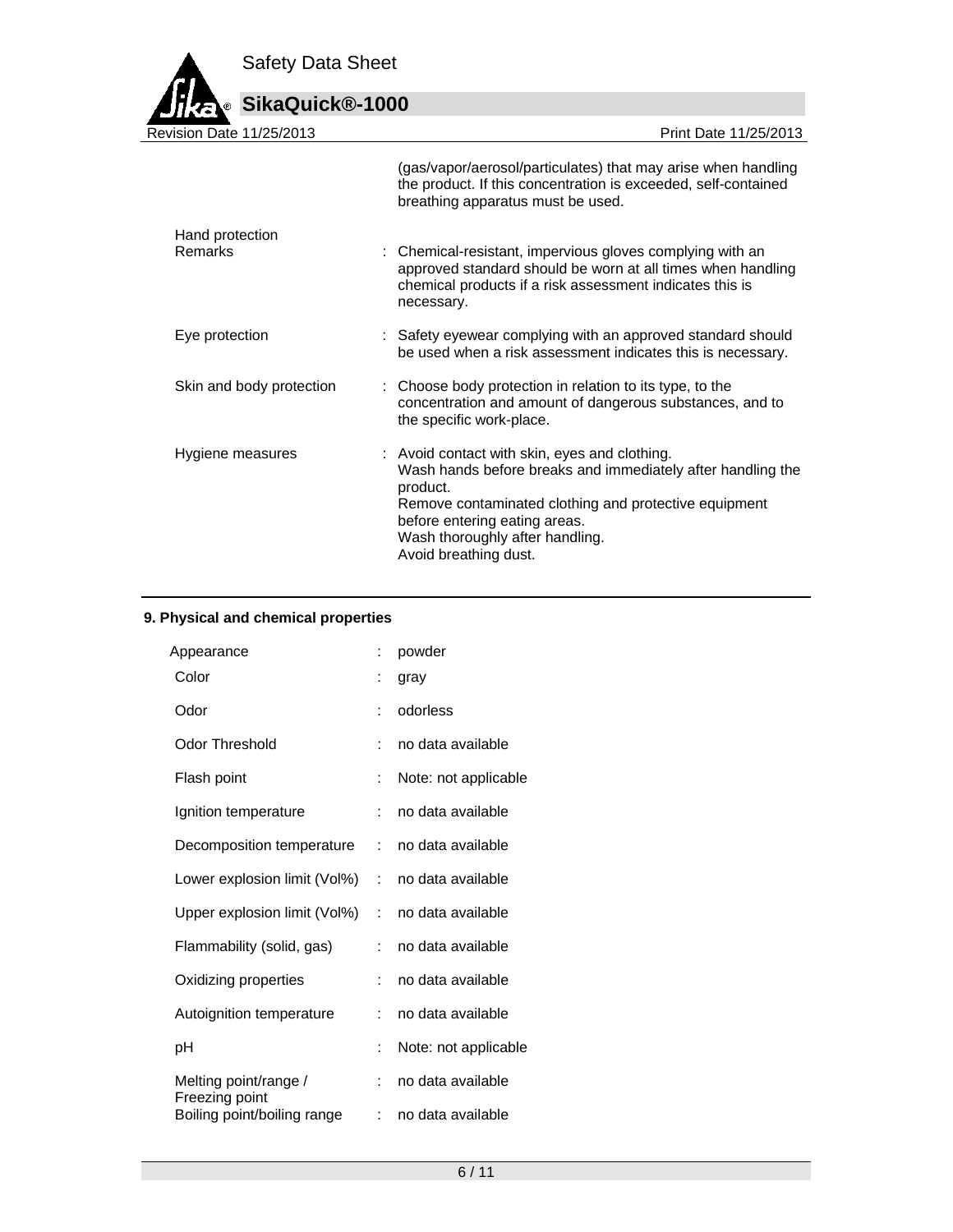

# **SikaQuick®-1000**

| <b>Revision Date 11/25/2013</b>             |    |                                     | Print Date 11/25/2013 |
|---------------------------------------------|----|-------------------------------------|-----------------------|
| Vapor pressure                              |    | no data available                   |                       |
| Density                                     | ÷  | ca.2.84 $g/cm3$<br>at 73 °F (23 °C) |                       |
| Water solubility                            |    | Note: insoluble                     |                       |
| Partition coefficient: n-                   |    | no data available                   |                       |
| octanol/water<br>Viscosity, dynamic         |    | no data available                   |                       |
| Viscosity, kinematic                        |    | : no data available                 |                       |
| Relative vapor density                      |    | : no data available                 |                       |
| Evaporation rate                            | ÷  | no data available                   |                       |
| Burning rate                                |    | no data available                   |                       |
| Volatile organic compounds<br>(VOC) content | ÷. | 0 g/l                               |                       |

#### **10. Stability and reactivity**

| Reactivity                            | : No dangerous reaction known under conditions of normal use. |
|---------------------------------------|---------------------------------------------------------------|
| Chemical stability                    | : The product is chemically stable.                           |
| Possibility of hazardous<br>reactions | : Stable under recommended storage conditions.                |
| Conditions to avoid                   | : no data available                                           |
| Incompatible materials                | : no data available                                           |

#### **11. Toxicological information**

## **Acute toxicity**

# **Product**

| Acute oral toxicity       | : no data available |
|---------------------------|---------------------|
| Acute inhalation toxicity | : no data available |
| Acute dermal toxicity     | : no data available |

# **Skin corrosion/irritation**

## **Product**

Causes skin irritation.

# **Serious eye damage/eye irritation**

## **Product**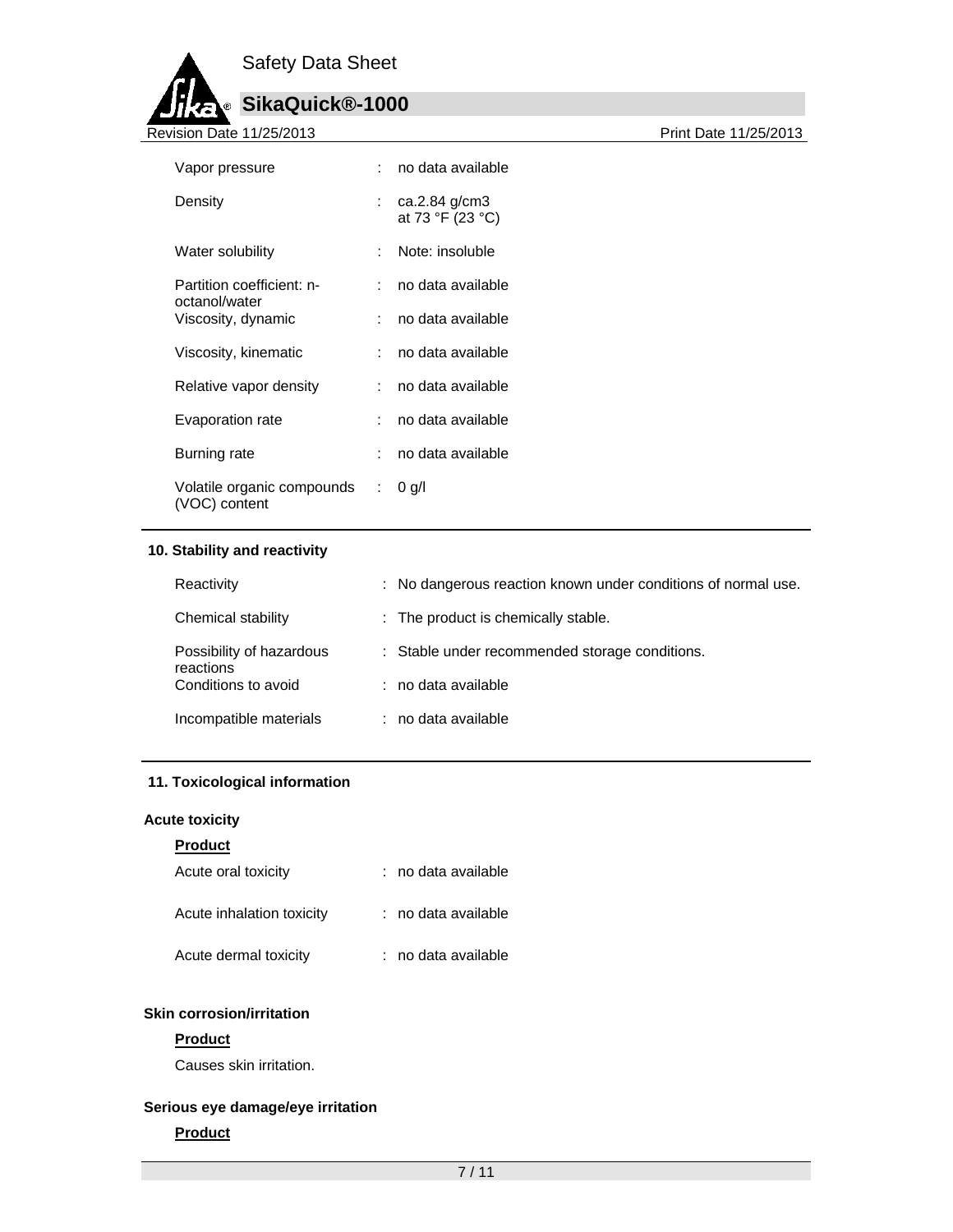

Causes serious eye damage.

## **Respiratory or skin sensitization**

# **Product**

no data available

#### **Germ cell mutagenicity**

#### **Product**

Mutagenicity **intervalle** : no data available

## **Carcinogenicity**

#### **Product**

Carcinogenicity : May cause cancer.

| <b>IARC</b> | Group 1: Carcinogenic to humans |            |  |  |
|-------------|---------------------------------|------------|--|--|
|             | Quartz (SiO2)                   | 14808-60-7 |  |  |
|             | Quartz (SiO2) <5µm              | 14808-60-7 |  |  |
| <b>NTP</b>  | Known to be human carcinogen    |            |  |  |
|             | Quartz (SiO2)                   | 14808-60-7 |  |  |
|             | Quartz (SiO2) <5µm              | 14808-60-7 |  |  |
|             |                                 |            |  |  |

#### **Reproductive Toxicity/Fertility**

#### **Product**

| Reproductive toxicity |  | no data available |
|-----------------------|--|-------------------|
|-----------------------|--|-------------------|

#### **Reproductive Toxicity/Development/Teratogenicity**

# **Product**

Teratogenicity : no data available

#### **STOT-single exposure**

**Product** 

Assessment: no data available

#### **STOT-repeated exposure**

Prolonged exposure can cause silicosis.

#### **Product**

Assessment: no data available

#### **Aspiration toxicity**

#### **Product**

no data available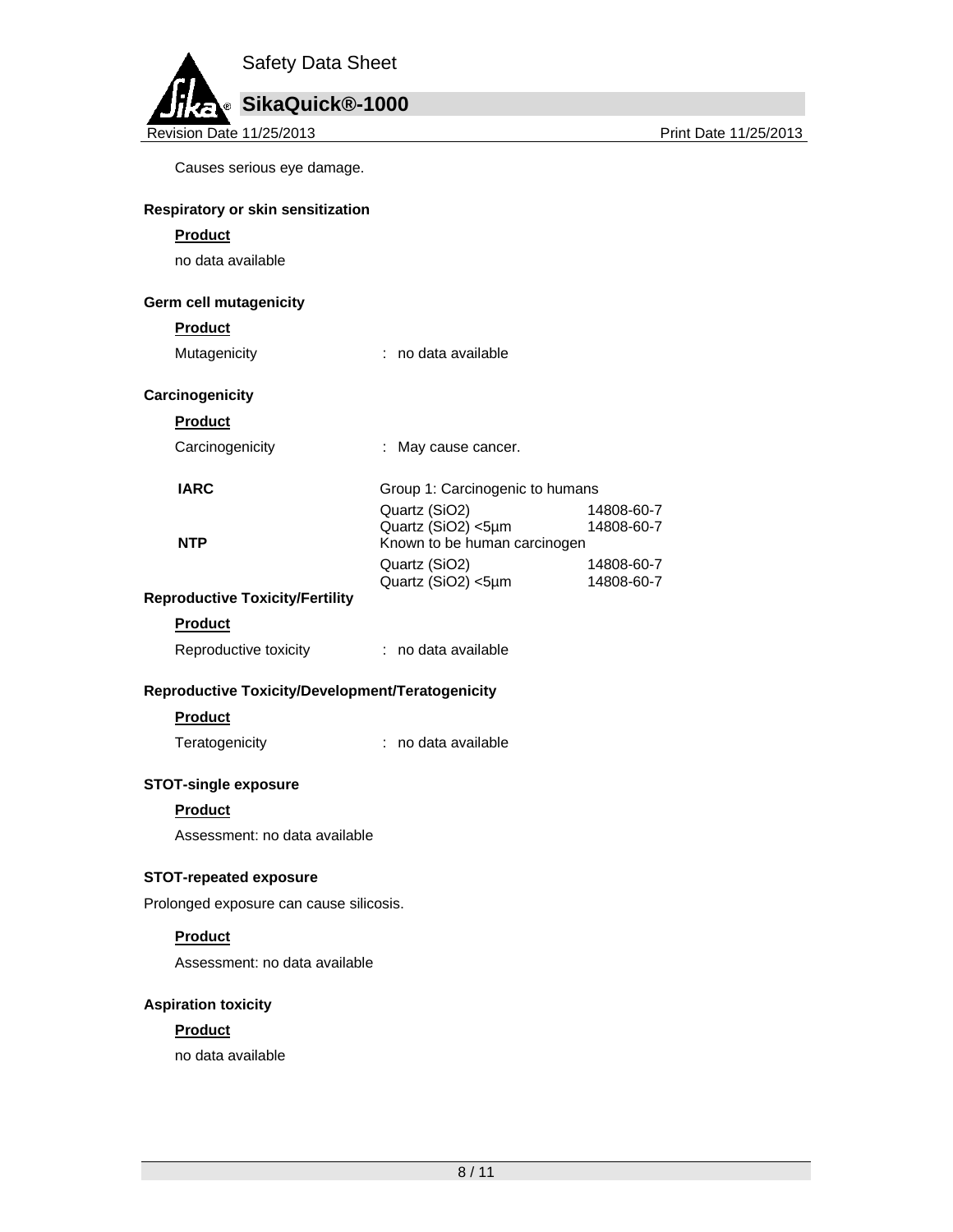

#### **12. Ecological information**

| Other information | Do not empty into drains; dispose of this material and its |
|-------------------|------------------------------------------------------------|
|                   | container in a safe way.                                   |

#### **13. Disposal considerations**

| <b>Disposal methods</b> |                                                                                                                                                                                                                               |
|-------------------------|-------------------------------------------------------------------------------------------------------------------------------------------------------------------------------------------------------------------------------|
| Waste from residues     | : Disposal of this product, solutions and any by-products should<br>at all times comply with the requirements of environmental<br>protection and waste disposal legislation and any regional<br>local authority requirements. |
| Contaminated packaging  | : Empty containers should be taken to an approved waste<br>handling site for recycling or disposal.                                                                                                                           |

#### **14. Transport information**

**DOT**  Not dangerous goods **IATA**  Not dangerous goods **IMDG**  Not dangerous goods

**Special precautions for user** no data available

**Transport in bulk according to Annex II of MARPOL 73/78 and the IBC Code**  not applicable

#### **15. Regulatory information**

**TSCA list EXECA list EXECA list EXECA list EXECA list EXECA list EXECA list EXECA list EXECA list EXECA list EXECA list EXECA list EXECA list** TSCA Inventory or are in compliance with a TSCA Inventory exemption.

#### **EPCRA - Emergency Planning and Community Right-to-Know**

#### **CERCLA Reportable Quantity**

This material does not contain any components with a CERCLA RQ.

#### **SARA304 Reportable Quantity**

This material does not contain any components with a section 304 EHS RQ.

**SARA 311/312 Hazards** : Acute Health Hazard Chronic Health Hazard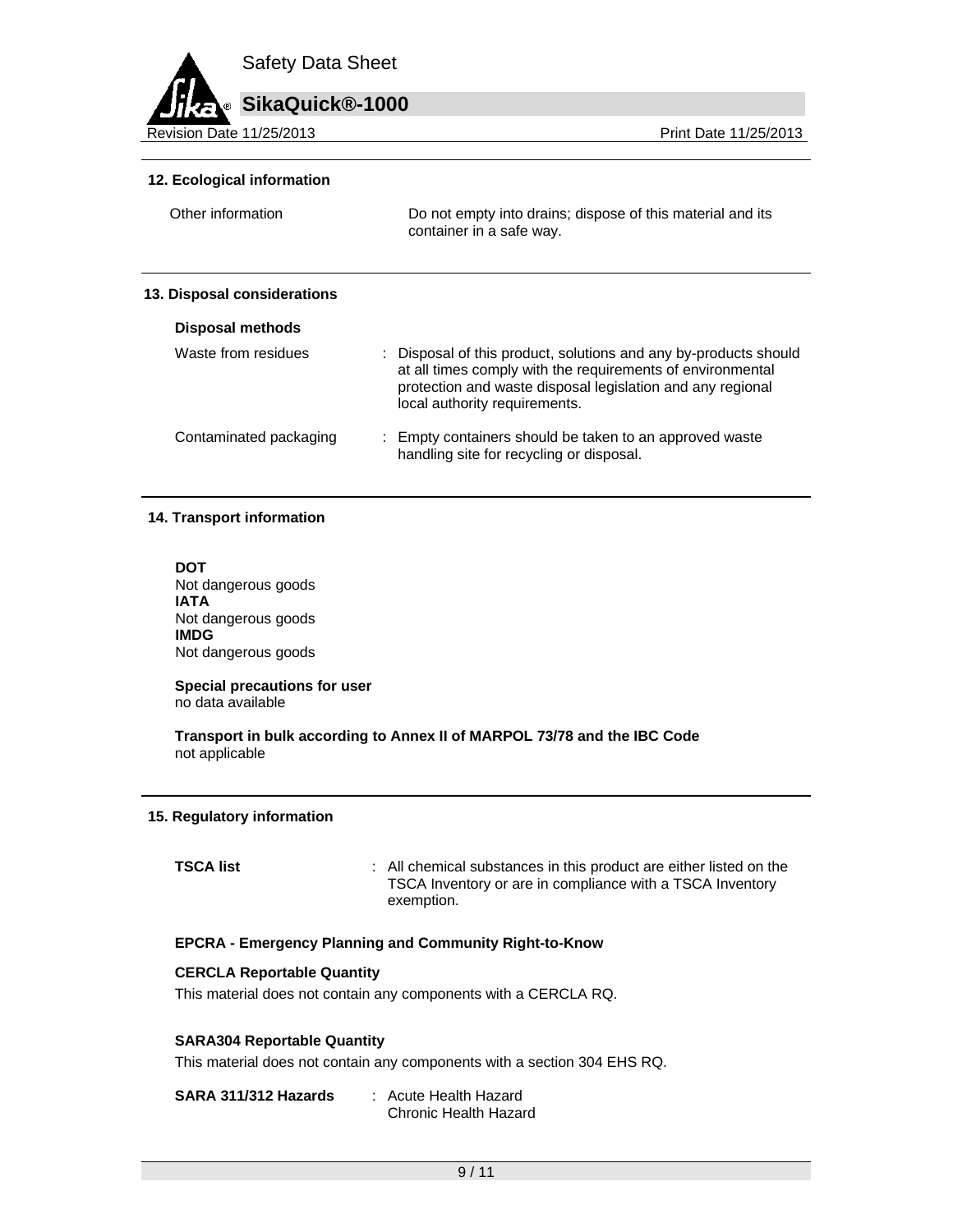

| $\frac{1}{2}$                                                                                                                                                   | 1 111 LUCC 1 1/20/2010                                                                                                                                                                                 |  |  |
|-----------------------------------------------------------------------------------------------------------------------------------------------------------------|--------------------------------------------------------------------------------------------------------------------------------------------------------------------------------------------------------|--|--|
|                                                                                                                                                                 |                                                                                                                                                                                                        |  |  |
| <b>SARA 302</b>                                                                                                                                                 | : SARA 302: No chemicals in this material are subject to the<br>reporting requirements of SARA Title III, Section 302.                                                                                 |  |  |
| <b>SARA 313</b>                                                                                                                                                 | : SARA 313: This material does not contain any chemical<br>components with known CAS numbers that exceed the<br>threshold (De Minimis) reporting levels established by SARA<br>Title III, Section 313. |  |  |
| <b>Clean Air Act</b>                                                                                                                                            |                                                                                                                                                                                                        |  |  |
| <b>Ozone-Depletion</b><br><b>Potential</b>                                                                                                                      | This product neither contains, nor was manufactured with a<br>Class I or Class II ODS as defined by the U.S. Clean Air Act<br>Section 602 (40 CFR 82, Subpt. A, App.A + B).                            |  |  |
| This product does not contain any hazardous air pollutants (HAP), as defined by the U.S. Clean<br>Air Act Section 12 (40 CFR 61).                               |                                                                                                                                                                                                        |  |  |
| This product does not contain any chemicals listed under the U.S. Clean Air Act Section 112(r) for<br>Accidental Release Prevention (40 CFR 68.130, Subpart F). |                                                                                                                                                                                                        |  |  |
| <b>Clean Water Act</b><br>Section 311, Table 116.4A.                                                                                                            | This product does not contain any Hazardous Substances listed under the U.S. CleanWater Act,                                                                                                           |  |  |
| Section 311, Table 117.3.                                                                                                                                       | This product does not contain any Hazardous Chemicals listed under the U.S. CleanWater Act,                                                                                                            |  |  |
| 307                                                                                                                                                             | This product does not contain any toxic pollutants listed under the U.S. Clean Water Act Section                                                                                                       |  |  |
| <b>California Prop 65</b>                                                                                                                                       | WARNING! This product contains a chemical known in the<br>State of California to cause cancer.                                                                                                         |  |  |
|                                                                                                                                                                 | WARNING: This product contains a chemical known in the<br>State of California to cause birth defects or other reproductive<br>harm.                                                                    |  |  |

#### **16. Other information**

**HMIS Classification** 

| <b>Health</b>              |   |
|----------------------------|---|
| <b>Flammability</b>        |   |
| <b>Physical Hazard</b>     | n |
| <b>Personal Protection</b> |   |

**Caution:** HMIS® rating is based on a 0-4 rating scale, with 0 representing minimal hazards or risks, and 4 representing significant hazards or risks. Although HMIS® rating is not required on SDSs under 29 CFR 1910.1200, the preparer may choose to provide them. HMIS® rating is to be used with a fully implemented HMIS® program. HMIS® is a registered mark of the National Paint & Coatings Association (NPCA). Please note HMIS® attempts to convey full health warning information to all employees.

## **Notes to Reader**

The information contained in this Safety Data Sheet applies only to the actual Sika Corporation ("Sika") product identified and described herein. This information is not intended to address, nor does it address the use or application of the identified Sika product in